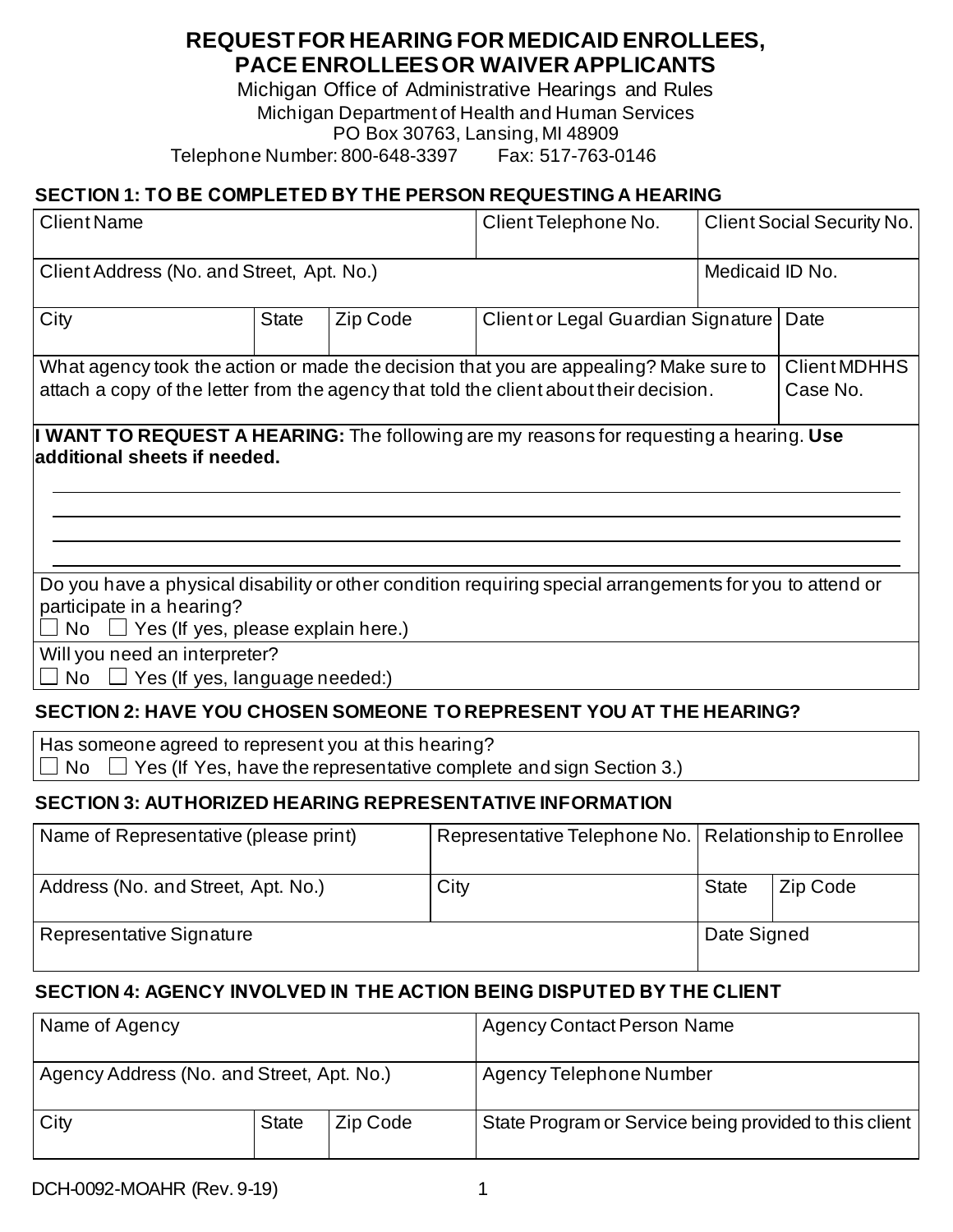# **REQUEST FOR HEARING FOR MEDICAID ENROLLEES, PACE ENROLLEES OR WAIVER APPLICANTS INSTRUCTIONS**

A hearing is an impartial review of a decision made by the Michigan Department of Health and Human Services or one of its contract agencies that a client believes is wrong.

**This form is to ask for a hearing if you are a Medicaid enrollee, or a PACE enrollee, or a Medicaid waiver applicant when the action has been taken by MDHHS or one of its contract agencies.** You can also send in your signed hearing request in writing on any paper. This form is also available online at: www.michigan.gov/mdhhs >> Assistance Programs >> Medicaid >> Program Resources >> Michigan Office of Administrative Hearings and Rules for the Department of Health and Human Services or www.michigan.gov/LARA >> Bureau List >> Michigan Office of Administrative Hearings and Rules >> Benefit Services Hearings.

#### **Do not use this form to appeal an action**

- Taken by a Medicaid, Healthy Michigan Plan or MI Health Link health plan, Community Mental Health Services Program / Prepaid Inpatient Hospital Plan (CMHSP/PIHP), Healthy Kids Dental health plan, or MI Choice Waiver Agency. You must go through their internal appeals process first before you ask for a MDHHS-5617-MOAHR, Request for State Fair Hearing form. This form is also available online at the links above.
- Related to program eligibility, cash assistance, food assistance, or other assistance programs. Use the DHS-18, Request for Hearing form available online at [www.michigan.gov/mdhhs](http://www.michigan.gov/mdhhs) >> Doing Business with MDHHS >> Forms and Applications >> Other, or go to [www.michigan.gov/documents/FIA-Pub18\\_14356\\_7.pdf](http://www.michigan.gov/documents/FIA-Pub18_14356_7.pdf) to download the form.

### **GENERAL INSTRUCTIONS**

- Read ALL instructions before completing the attached form.
- Complete Section 1 using the name of the client (even if the client has a guardian or is a minor).
- Complete Sections 2 & 3 only if the client wants someone to represent them at the hearing.
- Complete Section 4 if the agency who took the action you are appealing did not fill this out.
- Attach a copy of the notice or letter from the Agency that told the client about the change that is being appealed.
- Please make a copy for your records.
- Questions can be answered by calling toll free: **800-648-3397**.
- After the form is completed, mail or fax page 1 to:

#### **MICHIGAN OFFICE OF ADMINISTRATIVE HEARINGS AND RULES MICHIGAN DEPARTMENT OF HEALTH AND HUMAN SERVICES PO BOX 30763 LANSING MI 48909 Fax 517-763-0146**

- The client may choose to have another person represent them at a hearing.
	- − This person can be anyone the client chooses but must be at least 18 years of age.
	- − The client must give this person written permission to represent them.
	- − The client may give written permission by checking yes in Section 2 and having the person who is representing them complete Section 3. The client must still complete and sign Section 1.
	- − The client's guardian or conservator may represent them. A copy of the court order naming the guardian or conservator must be included with this request.

**Completion:** Is Voluntary.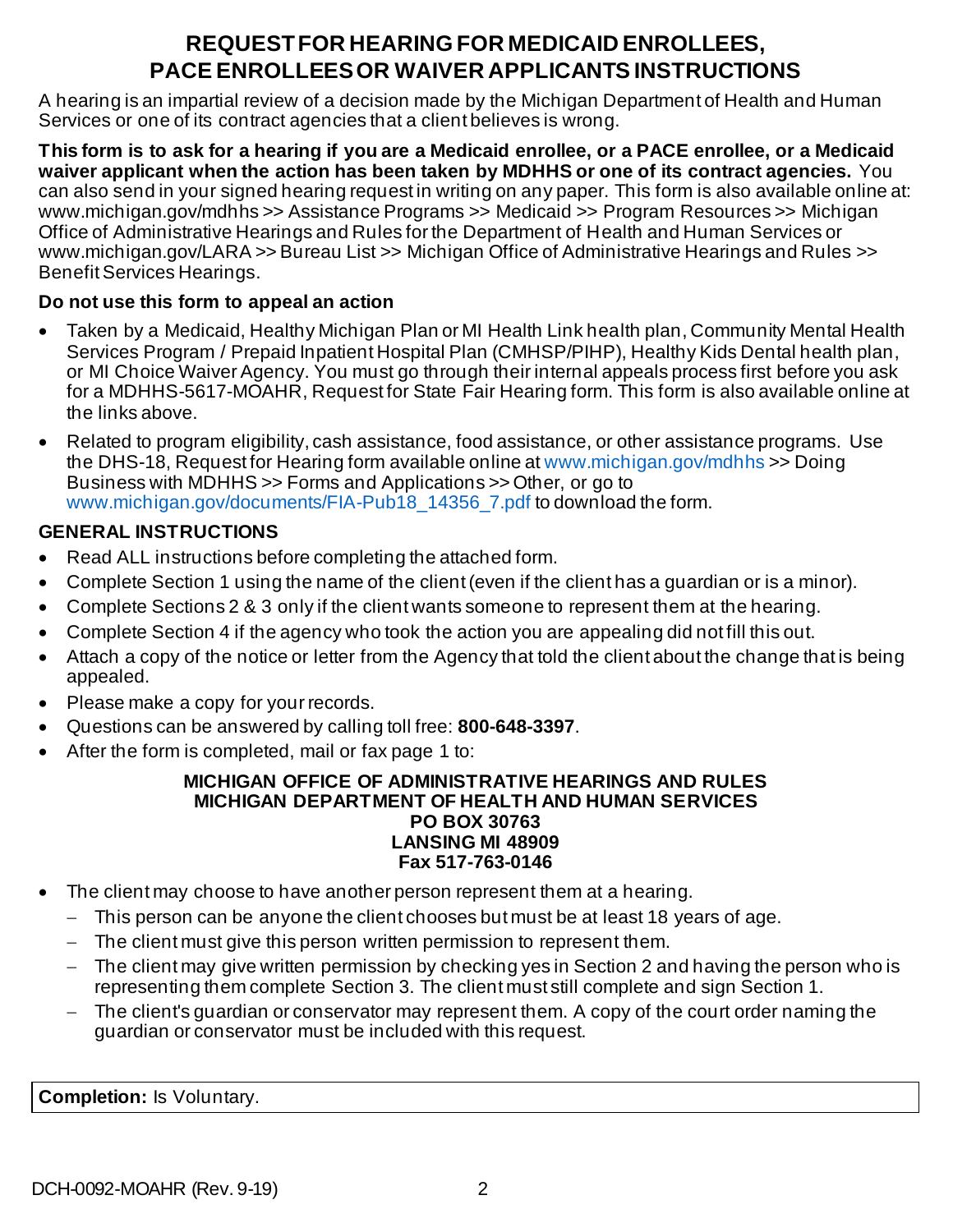#### **Michigan Department of Health and Human Services (MDHHS)**

Please note if needed, free language assistance services are available. Call 877-833-0870 (TTY users call TY: 711).

| Spanish           | ATENCIÓN: si habla español, tiene a su disposición servicios gratuitos de                                                                        |
|-------------------|--------------------------------------------------------------------------------------------------------------------------------------------------|
|                   | asistencia lingüística. Llame al 877-833-0870 (TTY 711).                                                                                         |
| Arabic            | ملحوظة: إذا كنت تتحث اذكر اللغة، فإن خدمات المساعدة اللغوية تتوافر لك بالمجان. اتصل برقم -833-877                                                |
|                   | 0870 (رقم هاتف الصم والبكم:-TTY 711).                                                                                                            |
| Chinese           | 注意:如果您使用繁體中文, 您可以免費獲得語言援助服務。請致電 877-833-                                                                                                         |
|                   | 0870 (TTY 711)                                                                                                                                   |
| Syriac (Assyrian) | المائغ المجملية المستحقة المستحمل المتابعة المتعملية المتعرفة المستحمل المستحرجة المتقامية المتعملية                                             |
|                   | طِعْنَه جَكِنَه بِهْ. عَوْمَ حَلِّهُ حِينَهُ (TTY 711) 877-833-0870                                                                              |
| Vietnamese        | CHÚ Ý: Nếu bạn nói Tiếng Việt, có các dịch vụ hỗ trợ ngôn ngữ miễn phí dành                                                                      |
|                   | cho bạn. Gọi số 877-833-0870 (TTY 711).                                                                                                          |
| Albanian          | KUJDES: Nëse flitni shqip, për ju ka në dispozicion shërbime të asistencës                                                                       |
|                   | gjuhësore, pa pagesë. Telefononi në 877-833-0870 (TTY 711).                                                                                      |
| Korean            | 주의: 한국어를 사용하시는 경우, 언어 지원 서비스를 무료로 이용하실 수                                                                                                         |
|                   | 있습니다. 877-833-0870 (TTY 711)번으로 전화해 주십시오.                                                                                                        |
| Bengali           | লক্ষ্য করুনঃ যদি আপনি বাংলা, কথা বলতে পারেন, তাহলে নিঃখরচায় ভাষা                                                                                |
|                   | সহায়তা পরিষেবা উপলব্ধ আছে। ফোন করুন ১-877-833-0870 (TTY 711)                                                                                    |
| Polish            | UWAGA: Jeżeli mówisz po polsku, możesz skorzystać z bezpłatnej pomocy                                                                            |
|                   | językowej. Zadzwoń pod numer 877-833-0870 (TTY 711).                                                                                             |
| German            | ACHTUNG: Wenn Sie Deutsch sprechen, stehen Ihnen kostenlos sprachliche<br>Hilfsdienstleistungen zur Verfügung. Rufnummer 877-833-0870 (TTY 711). |
| <b>Italian</b>    | ATTENZIONE: In caso la lingua parlata sia l'italiano, sono disponibili servizi di                                                                |
|                   | assistenza linguistica gratuiti. Chiamare il numero 877-833-0870 (TTY 711).                                                                      |
| Japanese          | 注意事項:日本語を話される場合、無料の言語支援をご利用いただけます。                                                                                                               |
|                   | 877-833-0870 (TTY 711) まで、お電話にてご連絡ください                                                                                                           |
| Russian           | ВНИМАНИЕ: Если вы говорите на русском языке, то вам доступны                                                                                     |
|                   | бесплатные услуги перевода. Звоните 877-833-0870 (телетайп 711).                                                                                 |
| Serbo-Croatian    | OBAVJEŠTENJE: Ako govorite srpsko-hrvatski, usluge jezičke pomoći                                                                                |
|                   | dostupne su vam besplatno. Nazovite 877-833-0870 (TTY Telefon za osobe sa                                                                        |
|                   | oštećenim govorom ili sluhom 711).                                                                                                               |
| Tagalog           | PAUNAWA: Kung nagsasalita ka ng Tagalog, maaari kang gumamit ng mga                                                                              |
|                   | serbisyo ng tulong sa wika nang walang bayad. Tumawag sa 877-833-0870                                                                            |
|                   | (TTY 711).                                                                                                                                       |